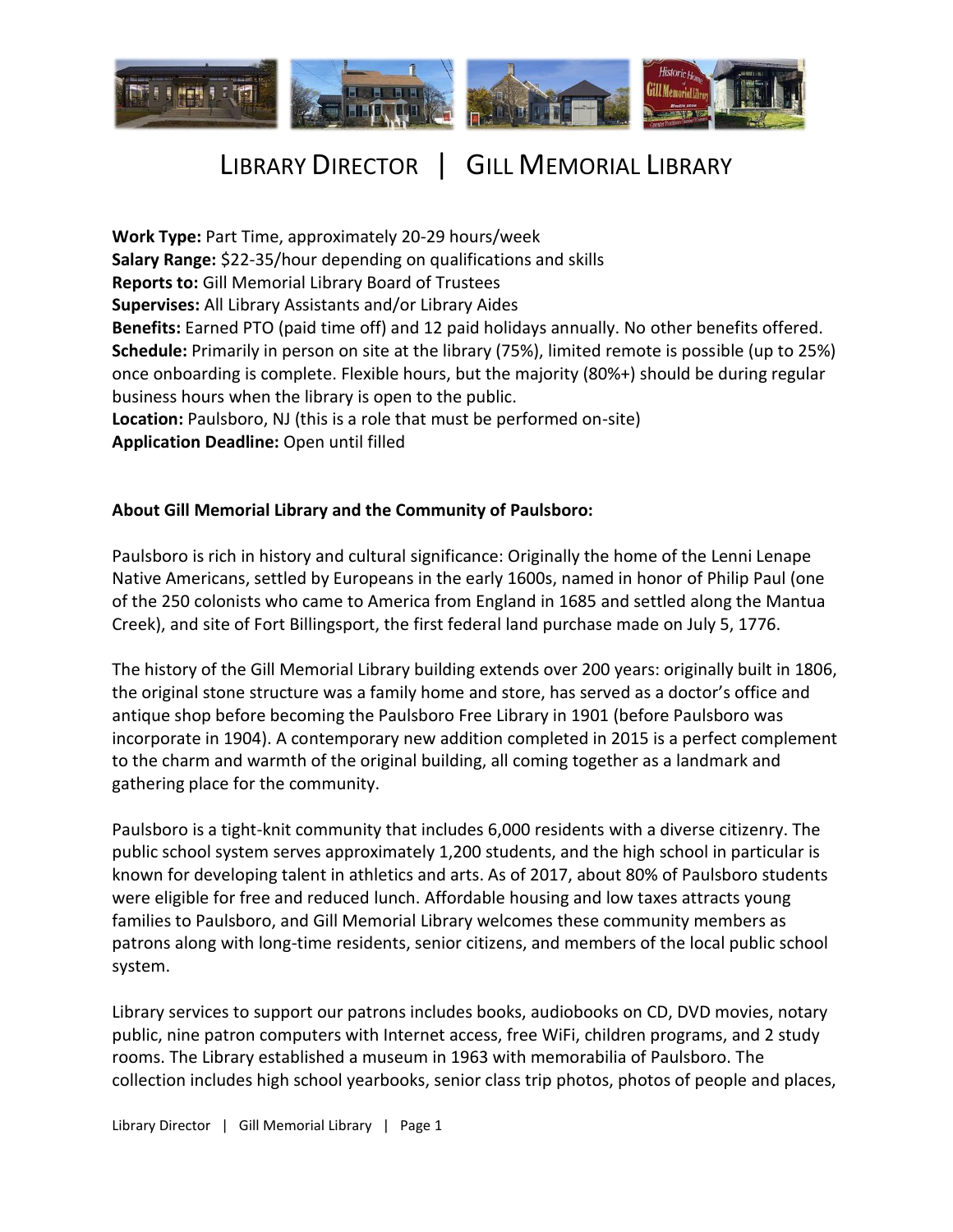postcards, maps, genealogy, a local database and history books of N.J. Our Museum motto: "Help Us Preserve Paulsboro's Past for the Future." The Gill Memorial Library is a member of LOGIN and our patrons can use their library card to check out materials in over 20 different libraries in Gloucester, Salem and Cumberland counties.

### **Position Summary for Library Director of Gill Memorial Library:**

The Library Director administers, directs and conducts the programs and services of small community library subject to the policies, goals and objectives of the library board of trustees.

Duties include managing daily operations of the library, managing staff so that patrons enjoy friendly and efficient service, enhancing the importance and value of the library to the community to ensure relevance in alignment with contemporary services, and assisting the board with strategic planning, and policy development, and management of initiatives.

#### **Illustrative Responsibilities Include:**

Oversee daily operations of the library

- Maintain library budget and track expenditures, submitting bills to Borough and/or Trustees for payment
- Coordinate logistics for collection management, e.g., check materials in and out for patrons, track inter-library loans, maintain book drop, manage notifications of overdue materials, etc.
- Keep records of circulation, statistics and materials
- Negotiate contracts for Library services, materials, and equipment

Manage staff for a collaborative work environment with friendly and efficient service

- Interview, recommend for hire, evaluate, and supervise staff members
- Train employees in Library procedures, e.g., SIRCI circulation program and EnvisionWare
- Direct and delegate duties of staff, create schedules, submit hours to Borough for payroll
- Oversee their work in supporting the acquisitions, access, storage, and control of collections

Enhance the importance and value of the library to the community

- Manage collection for determining new materials and supplies and removing outdated items
- Support patrons in using email, databases, printing, job searches, research, and digital signatures
- Develop and deliver programs, e.g., literacy workshops, summer reading, story time, crafts, and holiday programs; host girl and boy scout and other local community group activities